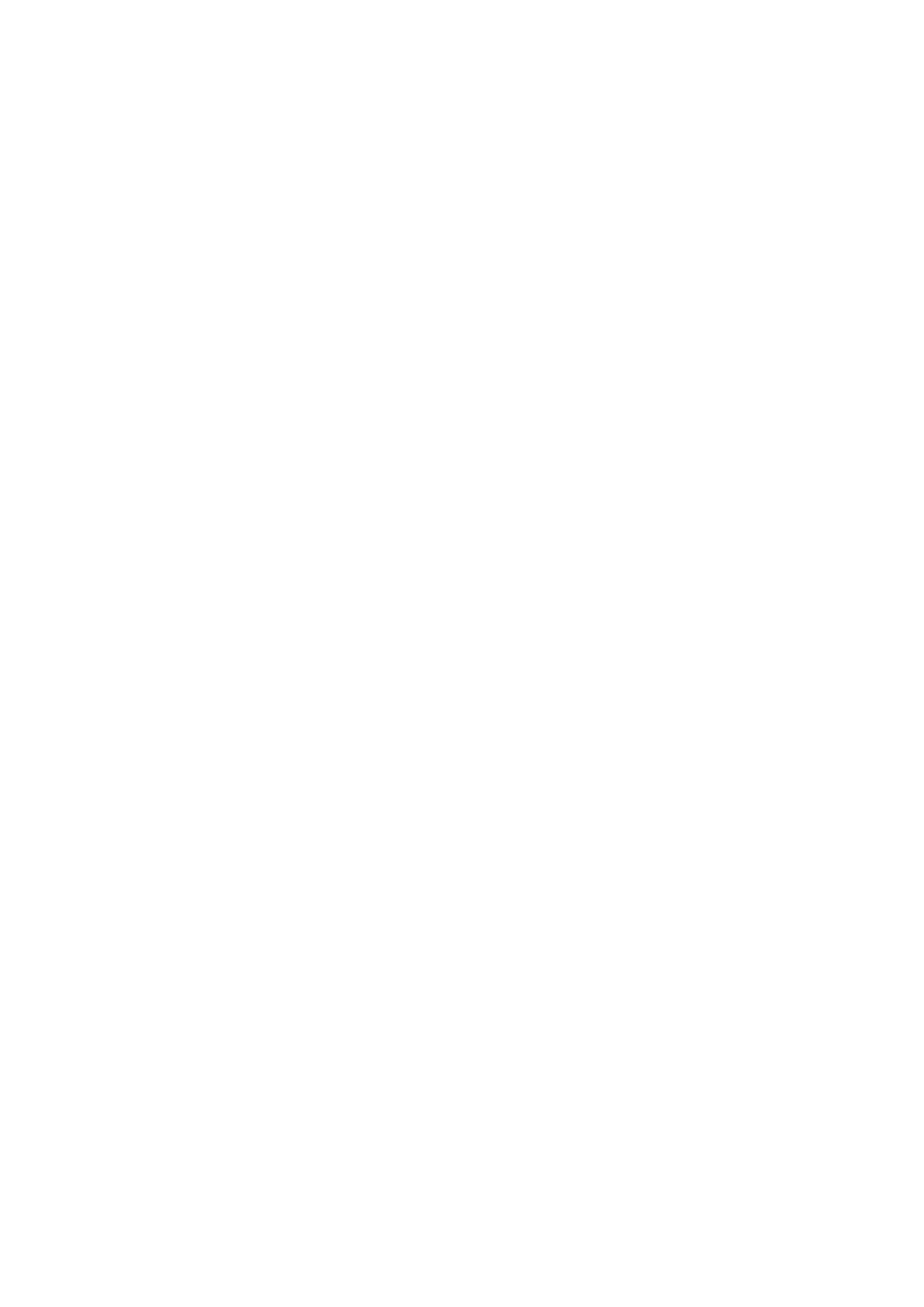## **CONTENTS**

| Communication and Primary Stakeholder Involvement (Staff) 9       |  |  |  |
|-------------------------------------------------------------------|--|--|--|
|                                                                   |  |  |  |
| Communication and Secondary Stakeholder Involvement (External)  9 |  |  |  |
|                                                                   |  |  |  |
|                                                                   |  |  |  |
|                                                                   |  |  |  |
|                                                                   |  |  |  |
|                                                                   |  |  |  |
|                                                                   |  |  |  |
|                                                                   |  |  |  |
|                                                                   |  |  |  |
|                                                                   |  |  |  |
|                                                                   |  |  |  |
|                                                                   |  |  |  |
|                                                                   |  |  |  |
|                                                                   |  |  |  |

#### **COVER PHOTOS REFERENCE**

- 1 Fish Counter, River Finn 3 Shore fishing, Carlingford Lough
- 2 Sailing, River Foyle
- 4 River Derg, County Tyrone

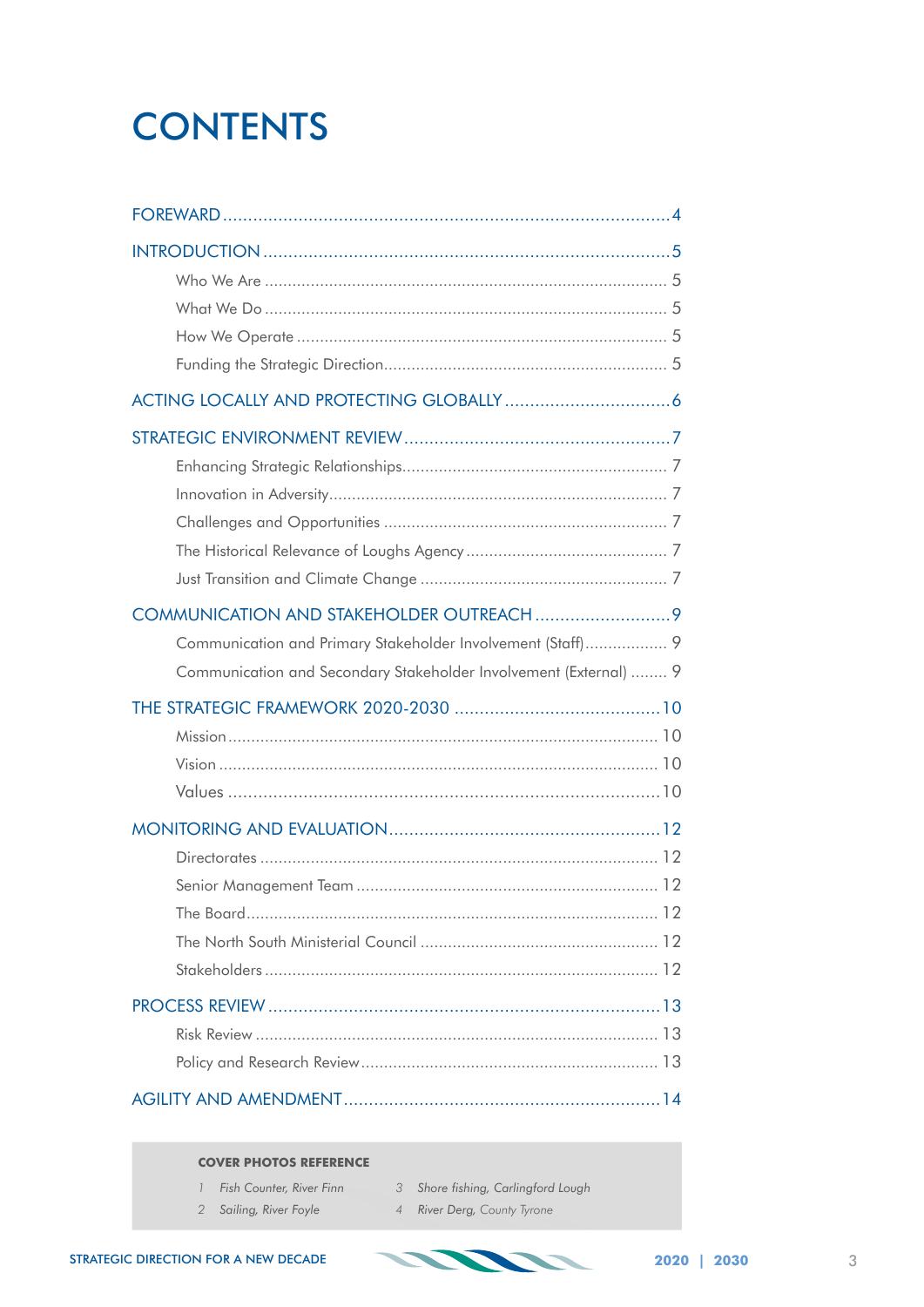### Foreword

It gives me great pleasure to present the new Strategic Direction for Loughs Agency, which will act as the overarching context and reference point for future organisational development. This plan clearly sets out our new vision, revised values and key strategic development goals, objectives and outcomes which will take us into the next decade and beyond.

The Agency is looking forward to the next phase of its work as a North South Body, as we continue to work in partnership with our Sponsor Departments and the North South Ministerial Council, as part of a body of organisations that represent the key infrastructure which facilitates North South co-operation.

In taking this Strategic Direction forward, we will focus on our core purpose to oversee the necessary intergovernmental approach required to deliver our functions and statutory remit. The work of the Agency forms a template for the effective management, conservation and protection, development and promotion of a vulnerable natural environment, which straddles both sides of an international border, sponsored and supported by two governments.

We are very conscious that alobally, there is a demand for collaborative structures to ensure effective and ethical stewardship and protection of some of our most precious and valued natural resources. We are fortunate that we are the product of the foresight of both governments on this island, that such a structure was and remains necessary for the effective conservation, protection, enhancement and promotion of such amazing, but fragile environmental assets. We understand the value of co-design, of working collectively with other agencies and stakeholders across the entire geography of our remit.

As a North South Body, the Agency is aware of the responsibility it has as part of the architecture for North South co-operation, which ensued from the Good Friday/Belfast Agreement in 1998. We clearly understand our role in contributing to the institutional memory of collaboration, good relations, and facilitative partnership.

We look forward to continuing to play our part in the wider story of North South cooperation, and to taking forward our very unique and specific organisational vision and strategy in the coming years. As in previous years, the Agency will continue to deliver a bespoke and valuable public service, in a challenging economic and political reality, with increased pressure on public finances and heightened demands for ever more efficient delivery.

The Strategic Direction recognises the impact of climate change and the importance of collaborative working to develop the work of the Agency, create better local environments that will enhance peoples' lives, and support sustainable green/blue growth in the local economy. Critical to achieving the outcomes set out in this plan is the continuing dedication and commitment of the skilled and enthusiastic staff in the Agency. Finally, I look forward to the continued support and direction in the delivery of this Strategic Direction over the coming years from our Board and Sponsor Departments.

#### Sharon McMahon

*Designated Officer*

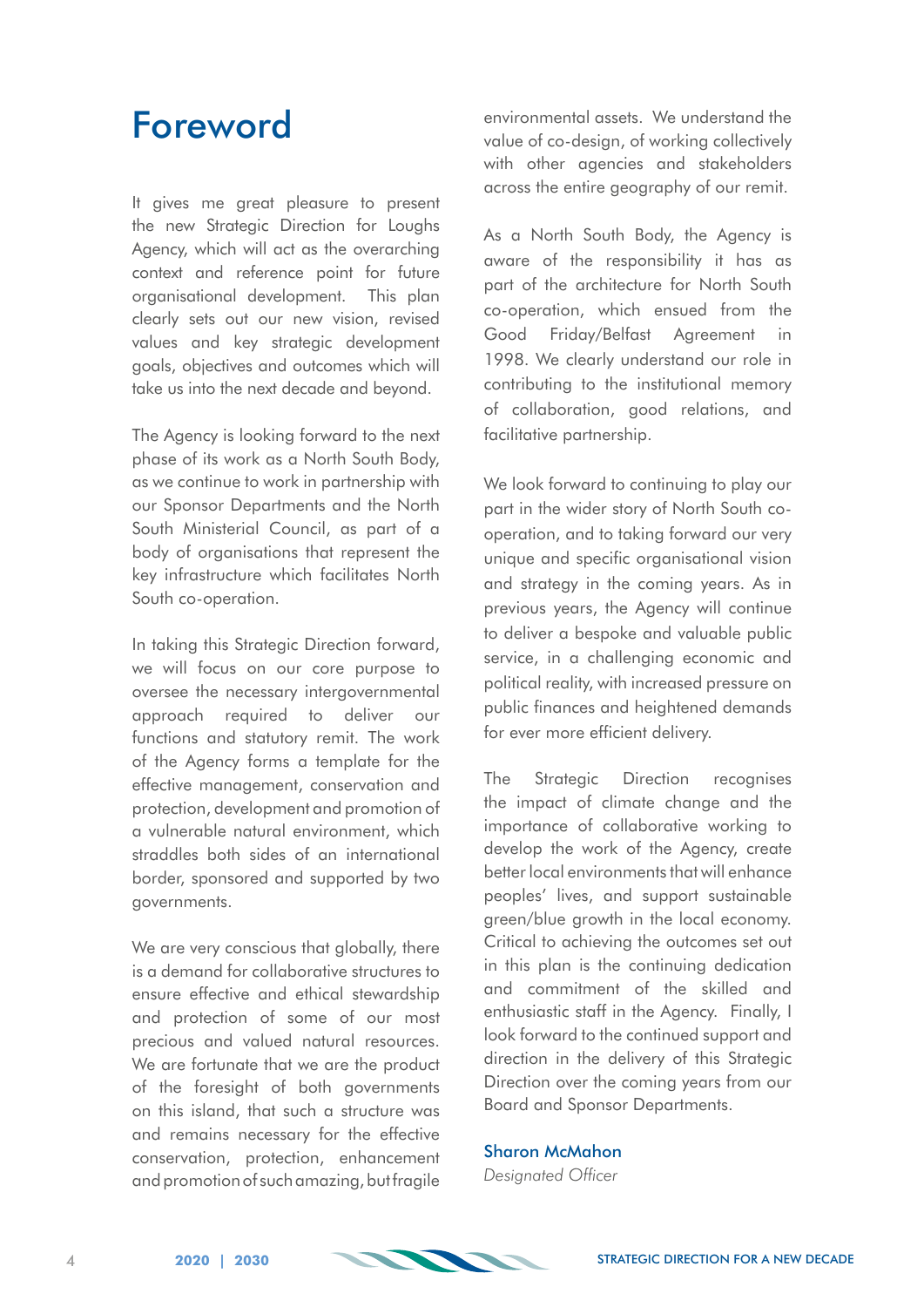### **Introduction**

#### WHO WF ARF

Loughs Agency is an agency of the Foyle, Carlingford and Irish Lights Commission (FCILC), established as one of the North South Implementation Bodies under the Good Friday/Belfast Agreement, constituted under the North South Cooperation (Implementation Bodies) (Northern Ireland) Order 1999 and the British Irish Agreement Acts 1999 and 2002.

The Board of Loughs Agency report to the North South Ministerial Council (NSMC) and our government Sponsor Departments – the Department of Agriculture, Environment and Rural Affairs (DAERA) in Northern Ireland and the Department of Communications, Climate Action and Environment (DCCAE) in Ireland.

#### WHAT WE DO

Loughs Agency aims to provide sustainable social, economic and environmental benefits through the effective conservation, management, promotion and development of the fisheries and marine resources of the Foyle and Carlingford areas. Loughs Agency's statutory functions are as follows:

- Promotion of development of Lough Foyle and Carlingford Lough for commercial and recreational purposes in respect of marine, fishery and aquaculture matters;
- Management, conservation. protection, improvement and development of the inland fisheries of the Foyle and Carlingford areas;
- Development and licensing of aquaculture and shellfisheries; and
- Development of marine tourism.

#### HOW WE OPERATE

Our headquarters are located in Derry~Londonderry, with a regional office in Carlingford, County Louth. The Agency has a staff complement of 53 across a diverse range of functions including fishery protection, scientific research, development, marketing and administration support. As a North South Body we operate under the policy direction of the NSMC and the two governments, and are accountable to the Northern Ireland Assembly and the Oireachtas. At an administrative level, we report to our Sponsor Departments.

#### FUNDING THE STRATEGIC DIRECTION

Loughs Agency is funded equally by the Northern Ireland Assembly and the Irish Government. The Agency is fully committed to enhancing its focus on finding and securing funding from alternative sources. Collaborative funding opportunities will be realised by continuing to work with other government agencies and public bodies, pooling sovereignty to share resources, and through the transfer of knowledge and systems between organisations. This plan will work contiguously with our corporate and business plans and will be subject to budgetary considerations by the Northern Ireland Assembly and the Oireachtas.

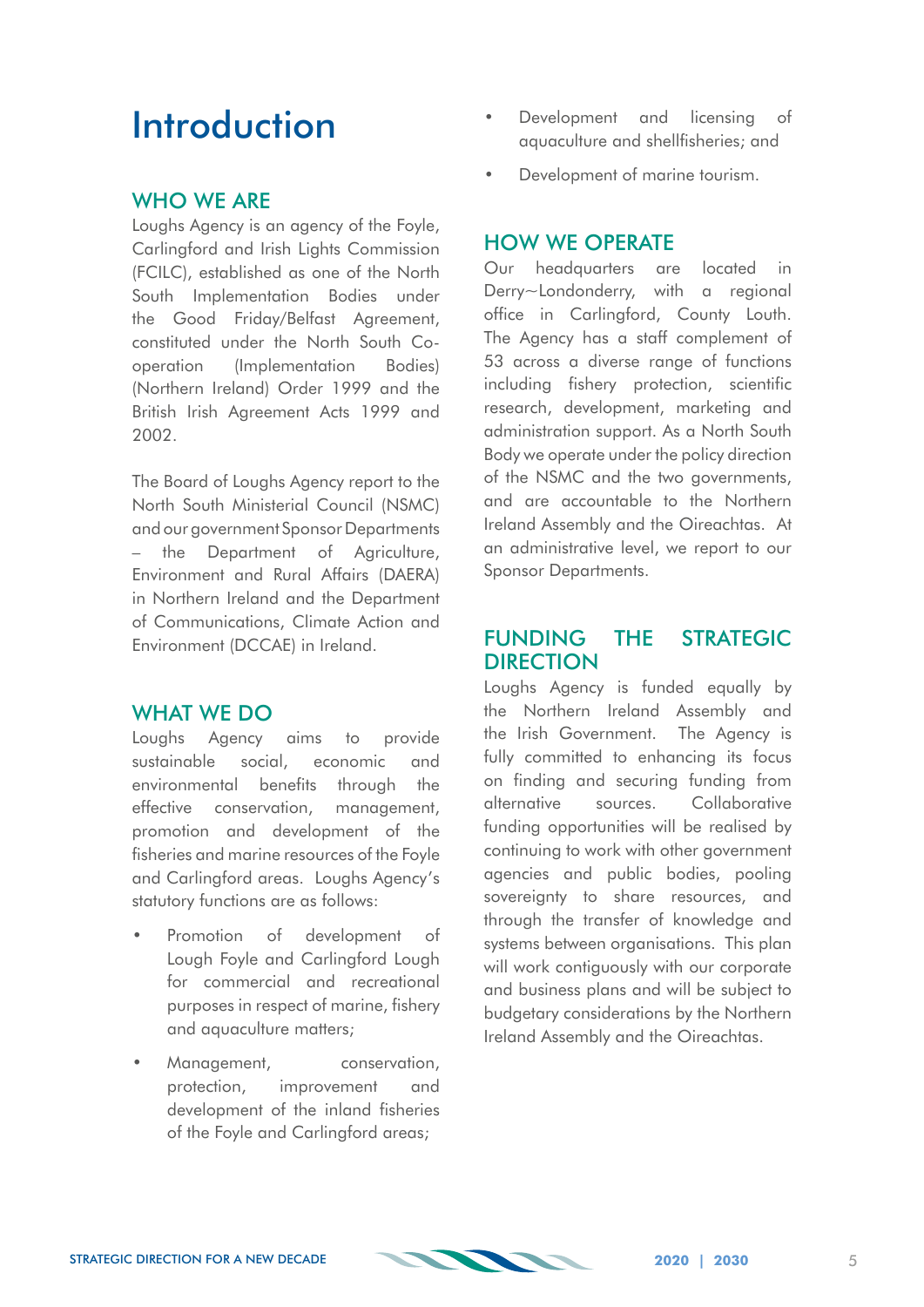## Acting Locally and Protecting Globally

For millennia, the peoples who settled beside the wonderful rivers, loughs and shores of Ireland, flourished by harvesting the natural riches of our islands waters. The waterways and fisheries were a bountiful source of food. Until relatively recently, scant regard was paid to the delicate ecological balance within these aquatic habitats, or the essential value of how this balance relates to wider eco-systems. Thankfully, through the work of the Agency and our stakeholders, this is now changing.

The reality is that climate change is upon us and the work of Loughs Agency could not be more relevant. The aquatic eco-systems that we protect, conserve and develop are now also impacted upon by wider global climate challenges and events further out at sea.

This new plan will strive to ensure that Loughs Agency is at the forefront of developing international best practice, to protect our natural environment and the species within it.

Our unique strength is that we have been working innovatively on an integrated crossborder basis since 1952. This distinct way of working is now strengthened with new partnerships of international significance, delivering highly innovative and cutting edge projects that will not only protect and enhance our local eco-systems, but also develop models of conservation and protection that can be used globally, to effect lasting resilience to climate change.

We are very proud of our history, our mandate and to be entrusted as a keeper and custodian of our amazing and precious natural resources. It is a responsibility Loughs Agency takes very seriously, and we are the best at what we do.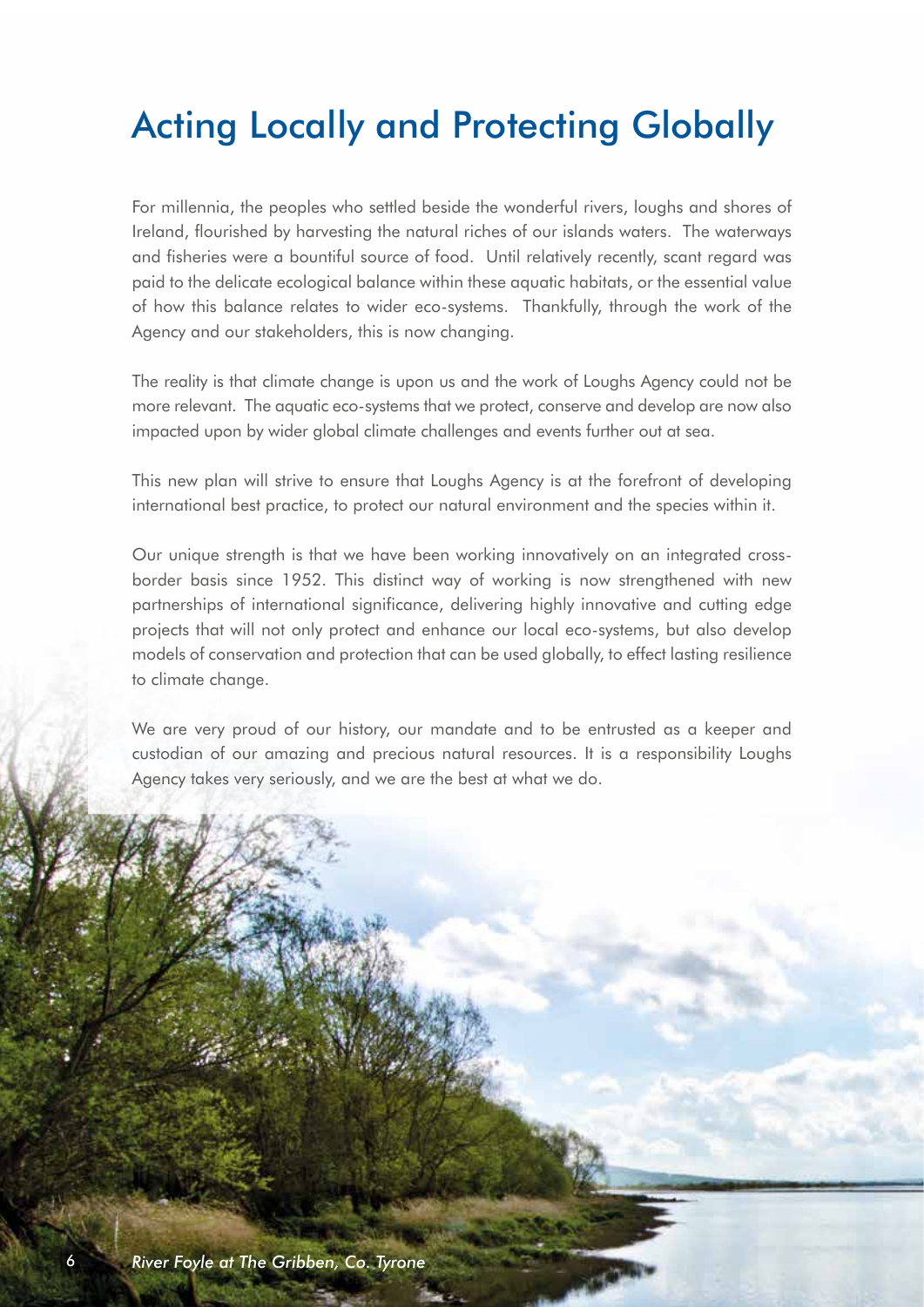### Strategic Environment Review

#### ENHANCING STRATEGIC RELATIONSHIPS

The strategic environment that Loughs Agency now operates in is new and largely unchartered, given the realignment issues pertaining to BREXIT and post BREXIT scenarios. In this regard, relationship management with our Sponsor Departments and stakeholders must not only be maintained but enhanced, with good intention and a spirit of cooperation.

#### INNOVATION IN ADVERSITY

The reality is that Loughs Agency continues to work within a strategic environment that is very fluid, and as a North South Body, faces challenges both externally and internally. That said, Loughs Agency remains a unique and very important organisation with the potential to become more recognisable as an organisation of international best practice. In many ways, the Agency is already ahead and generating a high level of innovation, on what can be reasonably achieved with limited resources.

#### CHALLENGES AND OPPORTUNITIES

Loughs Agency is a North South Body created under the Good Friday / Belfast Agreement. We are therefore compelled to keep a watching brief on BREXIT and ensure we anticipate the direction of change. Nevertheless, BREXIT could herald positive change. There are real opportunities to tie up regulatory loop holes, to enhance the process of legislative travel, to develop a more sensible method of budget allocation and ratio, to seek out and nourish new partnerships and stakeholder relations.

#### THE HISTORICAL RELEVANCE OF LOUGHS AGENCY

Loughs Agency, while a constituted Body, is uniquely placed in its historical development in that its origins and rationale for co-operational existence predate both the EU and the Good Friday/Belfast Agreement. This makes the work of the Loughs Agency historically relevant, now and into the future. The purpose of the plan will not only help to retain but also reinforce institutional memory and organisational expertise within Loughs Agency, for the challenges and opportunities ahead.

#### JUST TRANSITION AND CLIMATE CHANGE

Just Transition means moving to a modern, low carbon economy in a way which protects workers' livelihoods, creates a new greener economic model that protects the environment, and delivers a fairer society. The need for action is urgent. As a forward-thinking public sector organisation the Agency will fully consider, develop and integrate Just Transition action planning.

7

STRATEGIC DIRECTION FOR A NEW DECADE **2020 | 2030**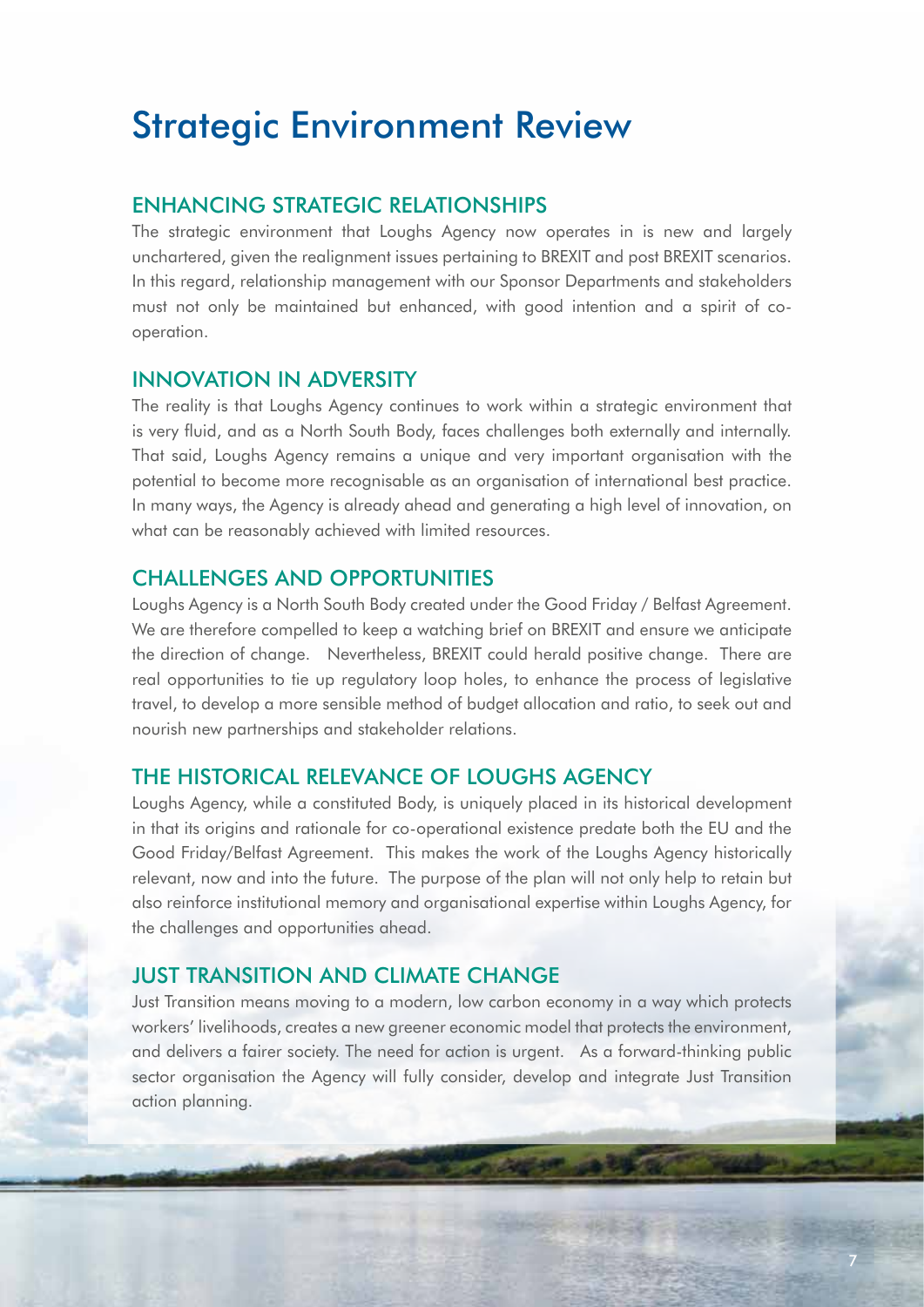The concept of Just Transition is a key requirement of the Paris Climate Agreement (COP 21), and this was defined further still in the Silesia Declaration 2018 (COP 24). The Declaration committed all Members of the EU, which also included the UK and Ireland, to prepare and promote Just Transition within economic and environmental policy.

Just Transition is now internationally recognised and accepted as central to a successful response to climate change and the achievement of UK / Ireland greenhouse gas emission reduction targets.

For Loughs Agency, implementing Just Transition is an organisation-wide process that plans emission reductions, promotes energy sustainability, insulates and future proofs our assets, works with stakeholders and supports workforce resilience, skills development and new career opportunities. Loughs Agency, given its remit, is acutely sensitive to the implications of climate change.



Religion of the state of core

Tronsition

Connecting

Organisational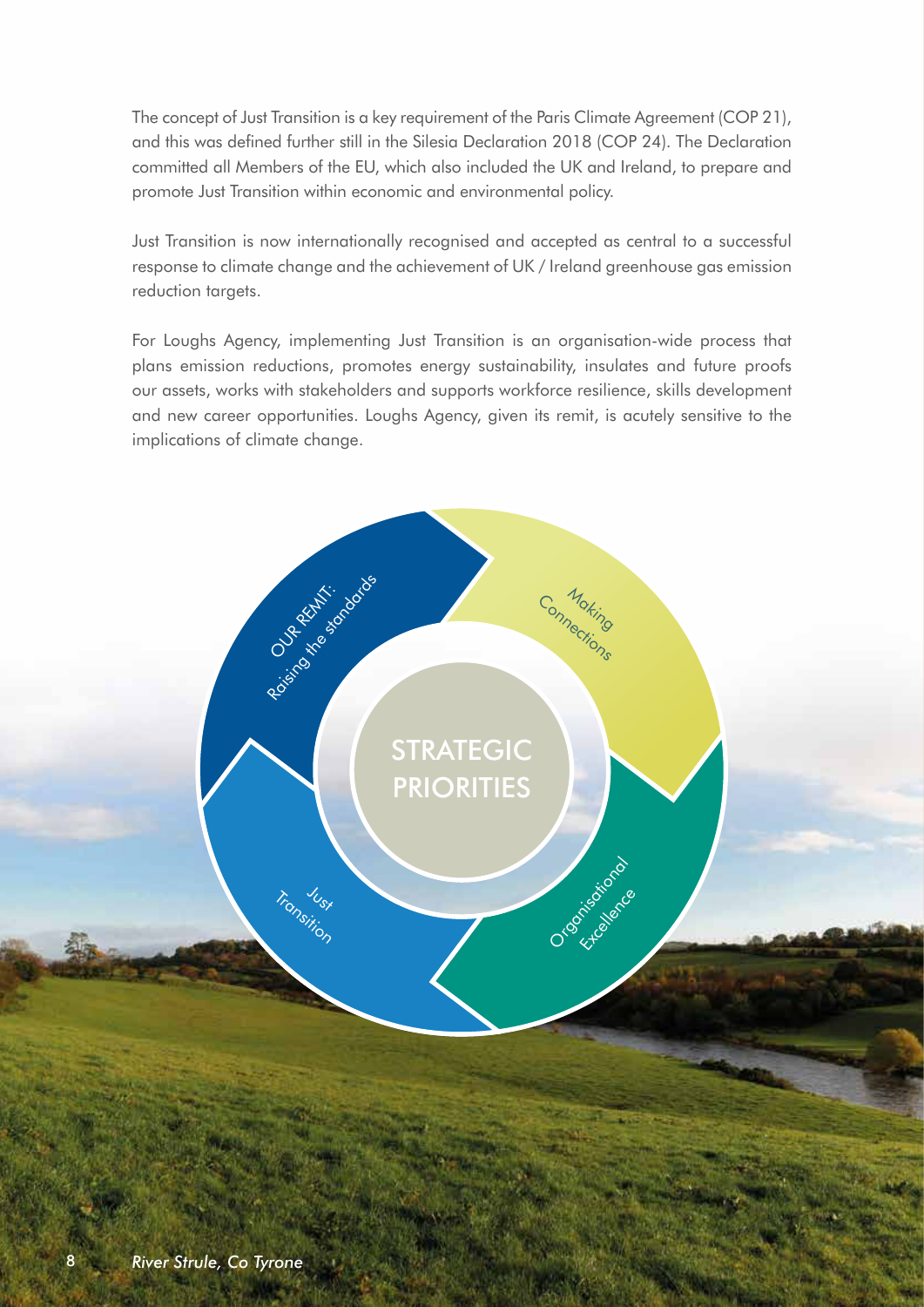### Communication and Stakeholder **Outreach**

### COMMUNICATION AND PRIMARY STAKEHOLDER INVOLVEMENT (STAFF)

Loughs Agency recognises that the strategic themes and outcomes, as set out in this plan, can only be achieved through the shared ownership and commitment of our staff. Our staff have been at the very heart of this process and will continue to be, as we refer to and implement the Strategic Direction in a participative manner. We will consistently promote the opportunity for all staff to be part of the implementation process, to improve how we work together to deliver the plan.

#### COMMUNICATION AND SECONDARY STAKEHOLDER INVOLVEMENT (EXTERNAL)

9

In has been noted and generally accepted that the Agency needs to communicate its role and its successes in a joined up and coherent manner, with a unified approach to communications. In this regard, there needs to be a strong communications effort for the new Strategic Direction, which provides assurance and the opportunity for good governance, oversight and dynamic stakeholder outreach, working to underpin the quality, independence, innovation and integrity of Loughs Agency.

STRATEGIC DIRECTION FOR A NEW DECADE **2020 | 2030**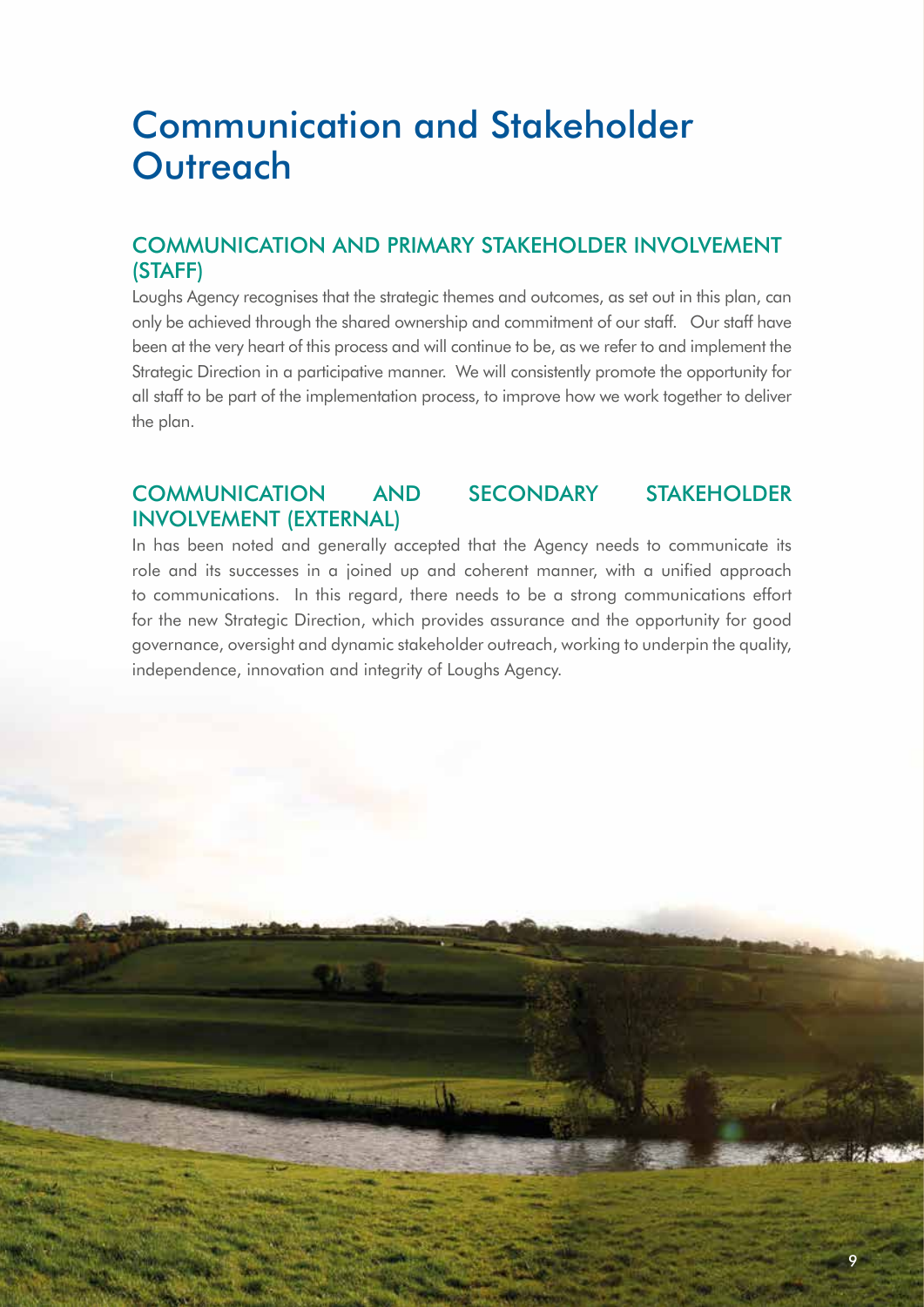### THE STRATEGIC FRAMEWORK **2020-2030**

#### **VISION Through partnership and science, protecting and developing our fisheries and natural resources. VALUES INTEGRITY TEAMWORK PROFESSIONALISM PASSION** *Acting and communicating with honesty and sincerity. Working collectively and productively together to achieve more. Using our unique skills and experience to achieve the highest standards of practise Having enthusiasm and enjoyment in our work.* **INNOVATION RESPECT SUSTAINABILITY** *Finding better and more creative / productive ways of working and delivering services. Treating colleagues, areas of work, and stakeholders with decency and courtesy. Focusing our efforts on core services, innovating, influencing and planning for the long term.* **MISSION Sustainably Manage, Promote and Develop the Fisheries and Resources of the Foyle and Carlingford Areas.**

10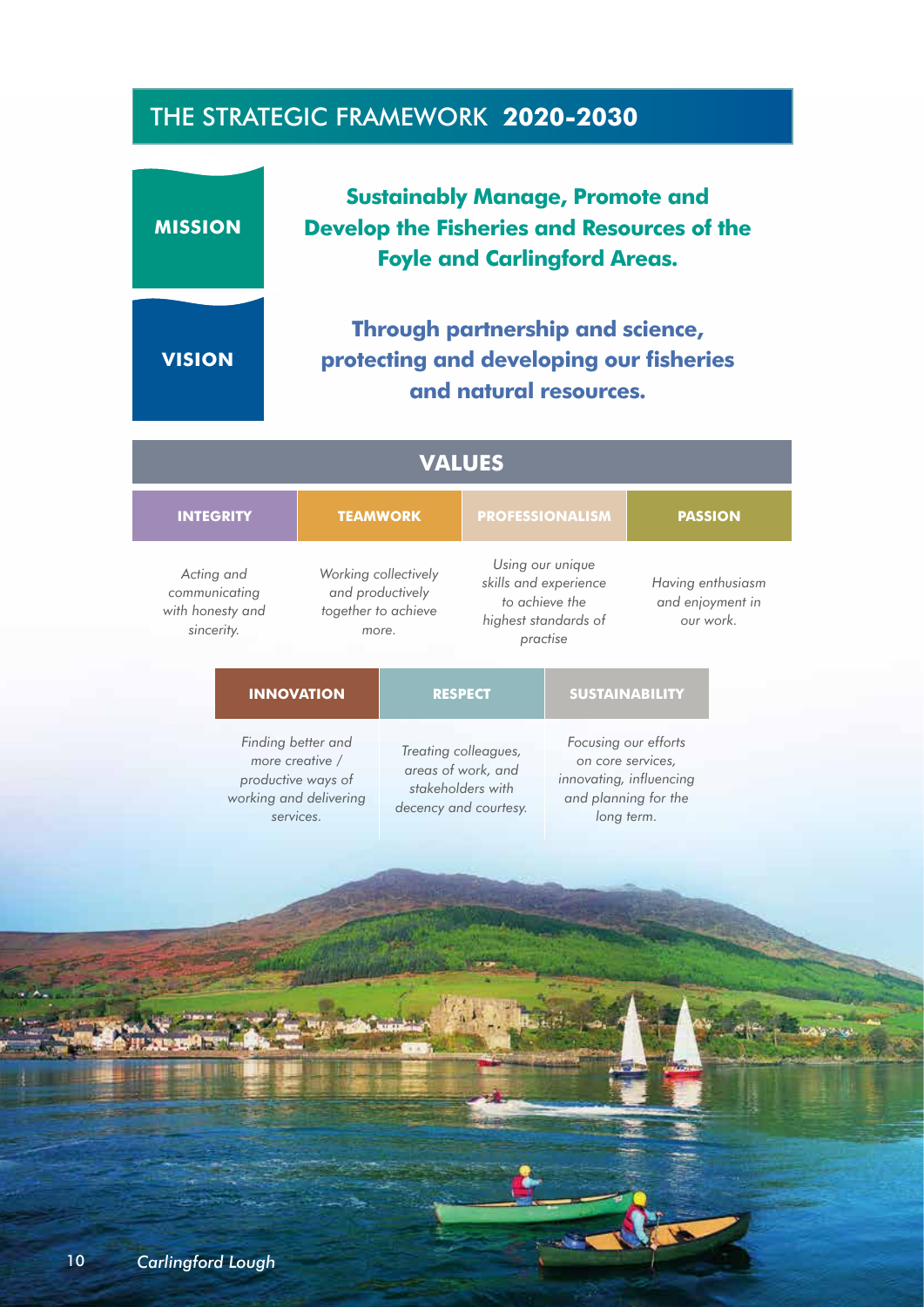| <b>GOALS</b>                                                                                                 | <b>OBJECTIVES</b>                                                                                                                                                                                                                                                                                                                                                                                                                              | <b>OUTCOMES</b>                                                                                                                                                                                                                                                                                                                                                                                                                                                                                                                                                                       |
|--------------------------------------------------------------------------------------------------------------|------------------------------------------------------------------------------------------------------------------------------------------------------------------------------------------------------------------------------------------------------------------------------------------------------------------------------------------------------------------------------------------------------------------------------------------------|---------------------------------------------------------------------------------------------------------------------------------------------------------------------------------------------------------------------------------------------------------------------------------------------------------------------------------------------------------------------------------------------------------------------------------------------------------------------------------------------------------------------------------------------------------------------------------------|
| <b>Sustainably</b><br>deliver our<br>conservation<br>and protection<br>statutory remit                       | Deliver excellence<br>in all<br>areas of Agency responsibility,<br>service provision<br>and<br>organisational remit.<br>Develop,<br>deliver<br>and<br>embed management systems<br>that ensure sustainability in<br>all programme areas.                                                                                                                                                                                                        | To maintain and enhance a policy and<br>regulatory environment conducive to the<br>statutory work of the Agency.<br>To build a robust and integrated regulatory<br>framework for future cross-border fisheries<br>management, fisheries research, fisheries<br>development and marine tourism.<br>have established Loughs Agency<br>To<br>as an international "hub" for fisheries<br>management, development, research and<br>environmental related best practice.                                                                                                                    |
| <b>Making</b><br>connections<br>through<br>effective<br>engagement<br>and<br>communication                   | Develop,<br>promote,<br>educate and inform our<br>cross-border / international<br>profile to stakeholders and<br>the general public, to create<br>sustainable outcomes for the<br>eco-systems within the Foyle<br>and Carlingford Areas.<br>communication<br><b>Enhance</b><br>relationships<br>with<br>and<br>important partners<br>and<br>key stakeholders, based on<br>a clear understanding of<br>the organisations strategic<br>function. | To have developed and established<br>innovative co-productive<br>significant<br>partnerships and relationships<br>that<br>add value to our work, protecting and<br>developing our natural resources.<br>To have designed and implemented<br>communications channels and an outreach<br>strategy which effectively illustrates the<br>work of the Agency.<br>To have created innovative collaboration in<br>the Foyle and Carlingford areas, facilitating<br>the mapping and sharing of expertise and<br>resources to deliver projects that require<br>effective inter-agency working. |
| <b>Understanding</b><br>and<br>strategically<br>promoting<br><b>Just Transition</b>                          | <b>Align</b> with government-led,<br>national and international<br>Just Transition plans that will<br>also help channel investment<br>towards the Agency.                                                                                                                                                                                                                                                                                      | To have entered into policy dialogues with<br>government and social partners to help<br>shape regulations, protect our workforce<br>and assets, ensuring the future needs of<br>the environment and organisation are<br>sustainable.                                                                                                                                                                                                                                                                                                                                                  |
| <b>Valuing all</b><br>staff, inspire<br>our workforce<br>and improve<br>performance<br>through<br>innovation | <b>Ensure</b> all staff are afforded<br>relevant<br>development<br>opportunities and personal<br>creating<br>support,<br>$\alpha$<br>professional, talented and<br>skilled workforce.<br><b>Using</b> innovative methods<br>to improve internal systems,<br>management<br>processes,<br>organisational<br>and<br>staff<br>performance.                                                                                                         | To have developed a strategy aligned<br>skills and professional<br>leadership<br>development curriculum for all staff across<br>the organisation.<br>Enhanced capacity in the area of<br>organisational change and in the use<br>of ICT, to support transformation and<br>innovation.<br>Empower staff to foster a supportive<br>workplace environment.                                                                                                                                                                                                                               |

STRATEGIC DIRECTION FOR A NEW DECADE **2020 | 2030**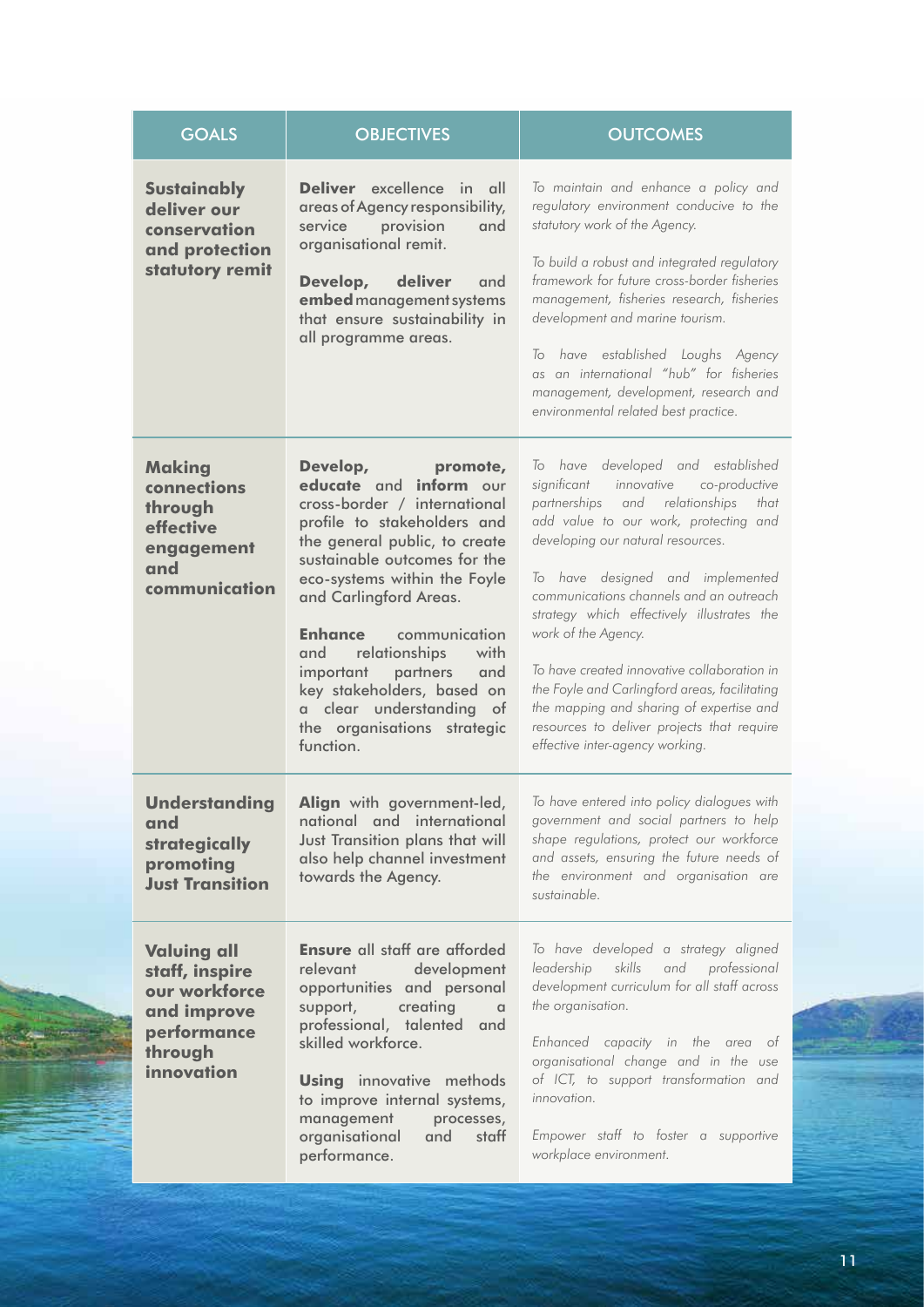### Monitoring and Evaluation

The monitoring, evaluation and delivery of the new Strategic Direction will be undertaken at various levels throughout the Agency, its Sponsor Departments and the NSMC. The Agency will report on the implementation of activities it has undertaken against the goals, objectives and outcomes set out in this plan.

#### DIRECTORATES

Each Directorate will employ a common shared approach, encouraging communities of practise with staff and inter-directorate working. Performance will be assessed through the presentation of bi-monthly reports based on referral to and consideration of the goals, objectives and outcomes of the Strategic Direction.

#### SENIOR MANAGEMENT TEAM

The Senior Management Team (SMT) will review the management reports with regard to each strand of the plan. The SMT will evaluate these reports against the efficient operation of the Agency, with regard to the resources, staff and budget available to them. It will allocate resources between Directorates where necessary to ensure that, as far as possible, the work of the Agency is aligned to the Strategic Direction.

#### THE BOARD

The SMT will report to the Board at each of its meetings, and to each meeting of the Audit and Risk Committee, as appropriate. The Board will review the performance of the Agency, as reported by the Chief Executive Officer. The approved minutes of the Board meetings will be published on the Agency's website.

#### THE NORTH SOUTH MINISTERIAL COUNCIL

The Chair, Vice Chair and Chief Executive Officer, supported, where appropriate, by other Agency colleagues, will provide a progress report on the Agency's activities at Aquaculture and Marine Sectoral Meetings of the NSMC. The Agency will address any issues, recommendations or instruction raised or made by the Council.

#### STAKEHOLDERS

Where appropriate, the Agency will pro-actively seek to consult and discuss issues with stakeholder groups or representatives.



12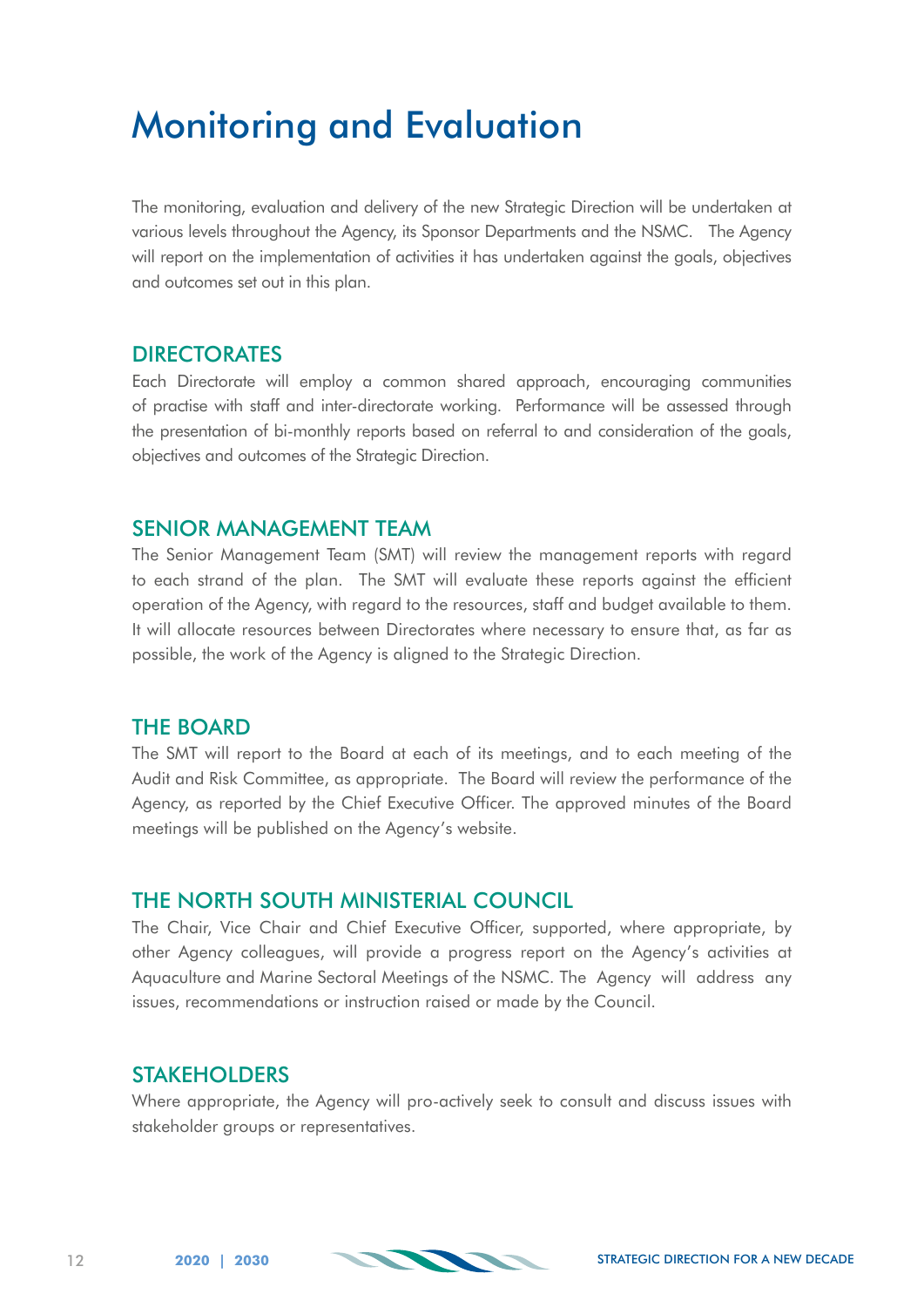### Process Review

The strategic planning process has been informed by an impressive level of professional expertise and knowledge sharing across the organisation from our staff and Board. Participation was forthright and inclusive, involving all sections of the Agency workforce and representatives of the Board during the participatory workshops and planning exercises.

#### RISK REVIEW

During 2018, Loughs Agency risk management policies and procedures were reviewed in line with the aspirations of the Agency, and also change within the strategic political environment. This review has led to a number of significant improvements and adaptations to ensure that the Agency can robustly meet all the requirements of its statutory function, now and into the future. Corporate performance is evaluated and assessed consistently within individual Directorates that make up the SMT, and reviewed on a joint Directorate basis. The Audit and Risk Committee continues to assist the Board, assessing internal controls and providing oversight and guidance on governance arrangements, risk management and financial statements. The SMT of Loughs Agency also meets senior officials from Sponsor Departments on a regular basis, to review strategic and operational risk and opportunities for development.

### POLICY AND RESEARCH REVIEW

During the course of the planning process the following policy and research documents were reviewed and considered:

- Climate Change Act (UK)
- National Development Plan (Ireland)
- National Mitigation Plan (Ireland)
- National Adaptation Framework (Ireland)
- National Policy Position on Climate Change and Low Carbon Development (Ireland)
- Climate Resilient Ireland: Research Report (EPA)
- Solidarity and Just Transition Silesia Declaration COP 24
- Climate Change and Social Justice: An Evidence Review (JRT)
- Integrated Marine Policy (EU)
- EU Atlantic Strategy (Action Plan)
- Harnessing Our Ocean Wealth An Integrated Strategy Plan for Ireland
- Towards an integrated Coastal Zone Management Strategy for Northern Ireland

*Lough Foyle* 

*Native Irish Oysters*

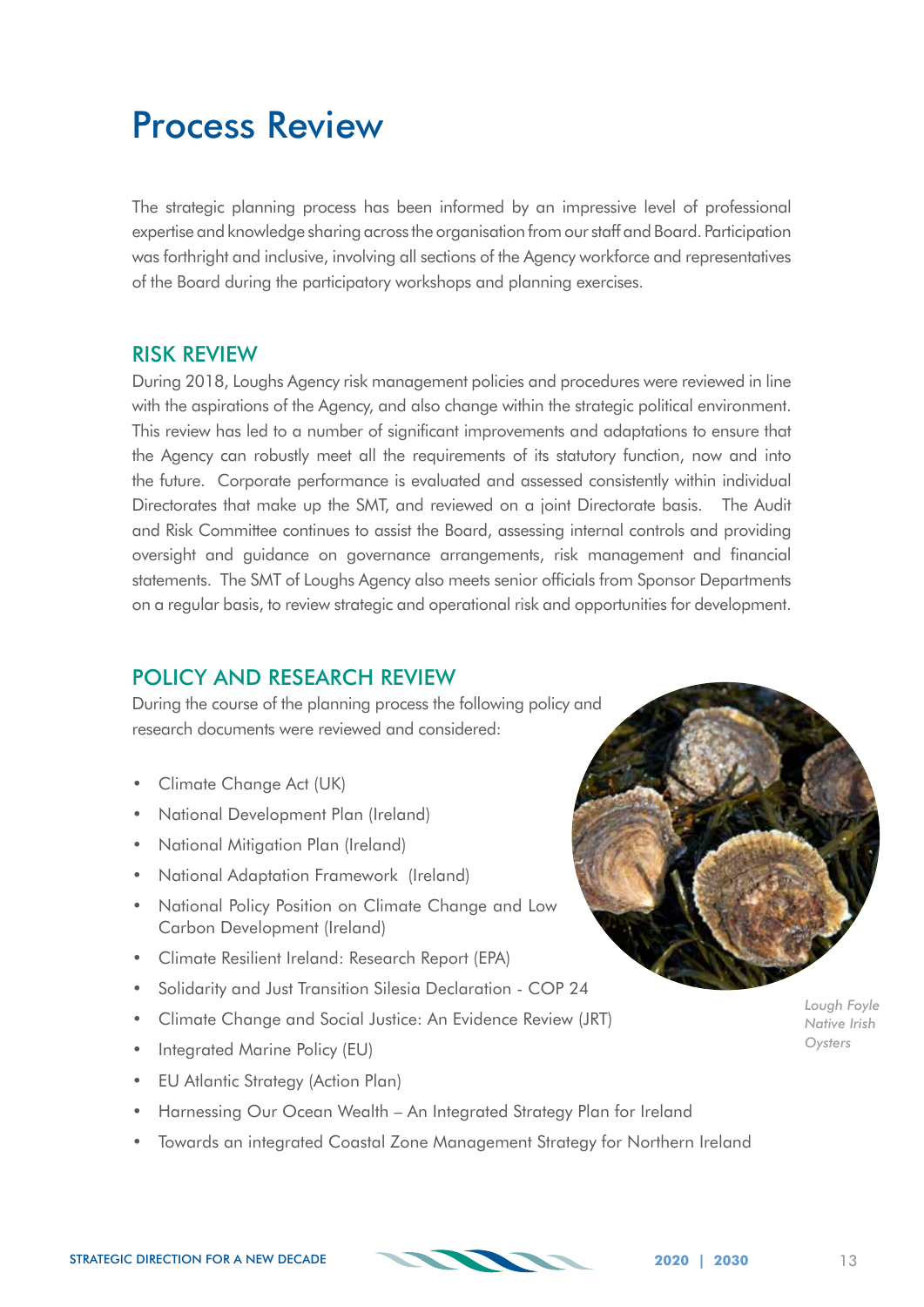- EU Report on Blue Growth Strategy: Towards more Sustainable Growth and Jobs in the Blue Economy
- Blue Growth Study Scenarios and Drivers for Sustainable Growth from the Oceans, Seas and Coasts
- European Strategy for more Growth and Jobs in Coastal and Marine Tourism
- The State of the World Fisheries and Aqua Culture Report
- Strategic Review of Angling in Northern Ireland
- Regional Development Strategy for Northern Ireland
- Tourism Development and Innovation Strategy for Investment (Ireland)
- North West Strategic Growth Plan (ICLRD)
- Donegal County Council Development Plan
- Louth County Council Development Plan
- Derry City and Strabane District Council Community Plan
- Mid Ulster Council Community Plan
- Newry City Council Master Plan
- Dundalk Development Plan
- Shared Services: Propositions for Local Government Collaboration (ICLRD)
- Applying the Functional Territories Concept: Planning Beyond Boundaries (ICLRD)
- Small Island: Big Marine Challenges Ahead for the Blue Economy (ICLRD)

The new Strategic Direction is ambitious, it is therefore important that we not only review the relevant policy but also key research, to ensure all documents considered relevant are given due regard.

### Agility and Amendment

As an organisation we must remain agile and responsive to change. Therefore, it may become necessary to modify or add to the agreed Strategic Direction due to unforeseen circumstances. A necessity for amendments may be prompted by changes such as: legislation; government/ ministerial priorities; prevailing operating circumstances and/or broader political, economic, financial or other related factors. The Board and SMT of Loughs Agency will engage with NSMC and Sponsor Departments to highlight amendments and any subsequent resourcing requirements.



*Atlantic Salmon, River Finn*